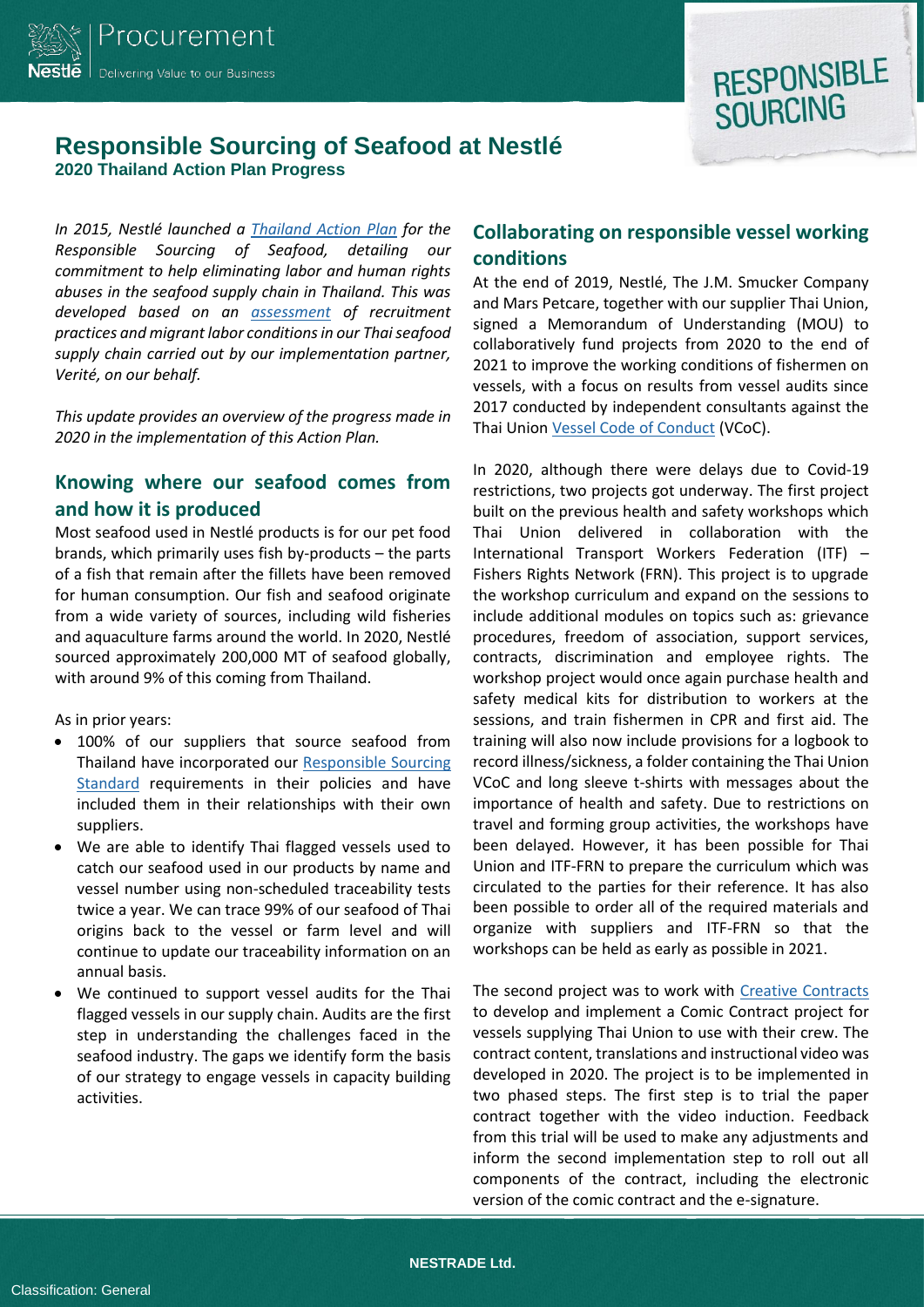

## **RESPONSIBLE SOURCING**

## **Responsible Sourcing of Seafood at Nestlé 2020 Thailand Action Plan Progress**

The Parties are committed to develop additional projects in 2021 based on the results of the third-party audits and will focus on any areas identified for continuous improvement. Findings of the third-party audit program were published in the 2019 [sustainability report of Thai](https://www.thaiunion.com/en/sustainability/report)  [Union.](https://www.thaiunion.com/en/sustainability/report)

### **The Business Case for Safe Working and Living Conditions**

Since 2016, one focus of our work has been to demonstrate safe working and living conditions on vessels. We found that in a challenging business environment for small and medium vessel owners, implementing safe conditions requires not just knowledge of what best practice looks like, but as well knowledge of how to realize them while staying in business.

In 2019 and 2020, Nestlé funded Verité to develop a business case in Thailand for safe working and living conditions at sea. The business case aimed to examine the financial and labor impact that vessel mechanization enables, taking into account the following macro-context: (a) despite recent efforts, labor conditions in the Thai fishing sector continue to be a challenge, (b) severe labor shortage in the Thai fishing sector poses a high risk to business continuity, and (c) labor improvements at sea are viewed with high financial trade-offs.

The Thai vessel structure and onboard work processes, which drive labor practices, have remained largely unchanged in decades. The business case report demonstrated that through mechanization, worker welfare and business imperatives can align. The business case documented the mechanization of a medium-size purse seiner, which is the vessel category with the largest share of all fish caught in Thailand.

**The report's central finding is that mechanization presents an emerging business case for investing in manpower-reducing gears that improve working and living conditions on vessels while generating cost savings for vessel owners.** The main upgrades to the midsize purse seiner included a hydraulic net hauling system to reduce manpower needs and physical demands of fishers and a refrigeration system to improve catch quality. Structural changes allowing for more deck space

and the addition of built-in restrooms, were also introduced. As a result, manpower requirements, which have been a major driver of recruitment-related forced labor risks in Thailand, were reduced by 40%. The smaller crew size, increased deck and living space, and significant reduction in the time and physical strains of net hauling and other strenuous tasks, combined to substantially reduce health and safety risks to the fishers. Fishers described less physical strain, fewer working hazards, more rest time and more food among other improvements to their working conditions. The operating costs of the vessel owner were reduced by 25%, calculating a payback on the upgrades within two years, which demonstrates the potential scalability of this solution.

The report emphasized that the upgrades by themselves do not address other human rights and Illegal Unreported, and Unregulated (IUU) fishing issues, but can be seen as key part of a holistic approach to improving the sustainability of the industry.

Publication of the business case is set for early 2021.

#### **Worker Voice and Remediation**

Nestlé is a strategic partner of the Issara Institute, a nonprofit organization focusing on strengthening labor conditions in Southeast Asia through worker voice, partnership and innovation. This collaboration is driving improvements for workers and suppliers across Nestlé's Thai seafood supply chain by gaining direct insights from workers, and through the provision of an independent grievance mechanism, responsible recruitment, and remediation actions.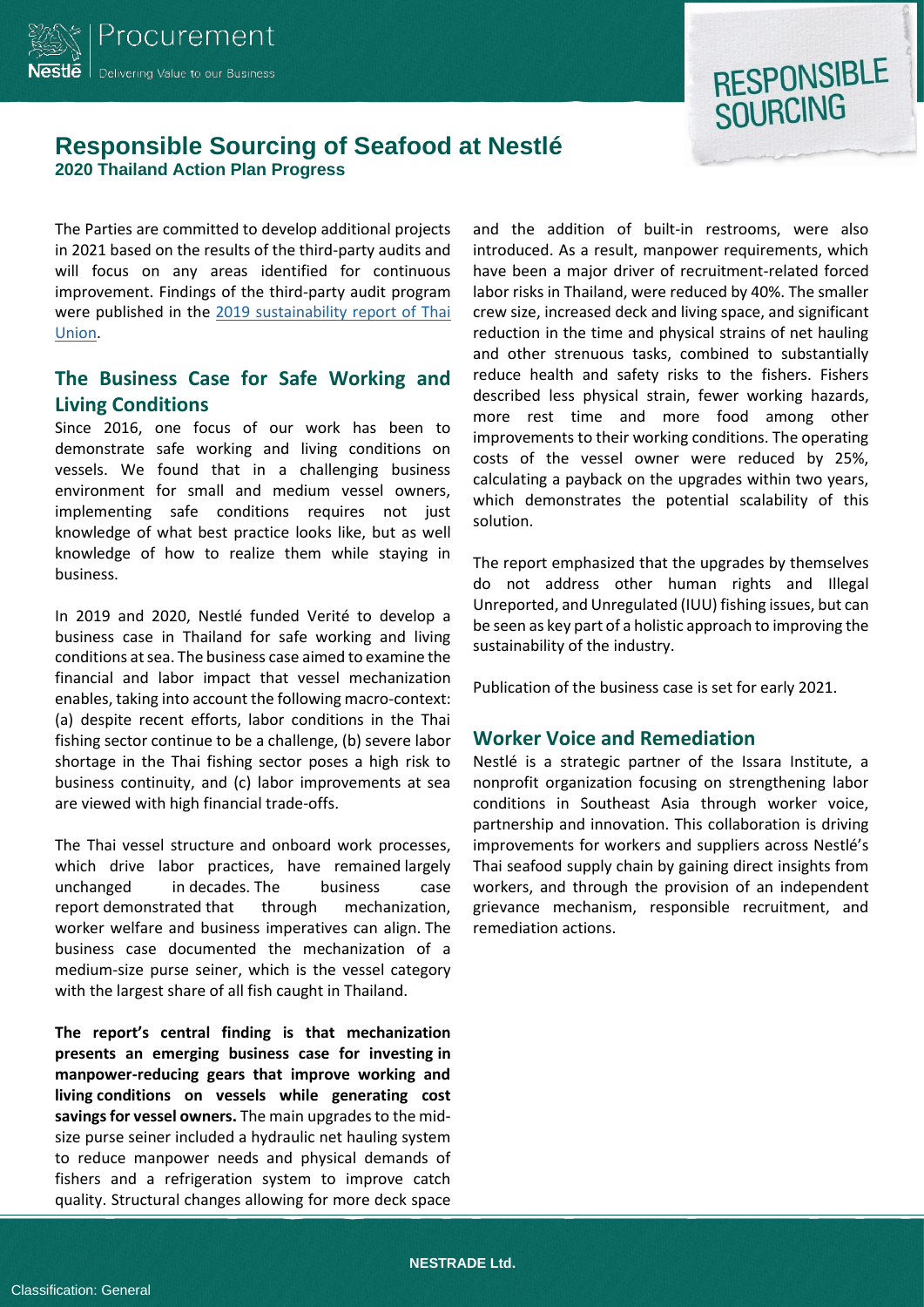

## **RESPONSIBLE SOURCING**

### **Responsible Sourcing of Seafood at Nestlé 2020 Thailand Action Plan Progress**



*Figure 1. Burmese workers in Samut Sakhorn, Thailand, meet with the Issara team during worker housing outreach to test new features of Golden Dreams, Issara's worker voice application and information platform.*

Empowered worker voice is central to Issara's approach. Since 2017, Issara uses its [Inclusive Labor Monitoring](https://www.issarainstitute.org/inclusive-labour-monitoring)  [\(ILM\)](https://www.issarainstitute.org/inclusive-labour-monitoring) approach to provide an independent channel for workers, across all tiers of our supply chain, to safely share feedback - positive and negative - about workplace conditions, labor recruitment, migrants' rights, and issues of concern. Workers can contact Issara through a range of channels, including the Issara smartphone app Golden Dreams, Facebook pages in the worker's own language, smartphone messaging apps such as Line and Viber (both similar to WhatsApp), and a multi-lingual toll-free 24 hour helpline.

Issara works across all tiers of Nestlé's seafood supply chain. Their worker voice, ILM Assessments, and remediation covers 100% of our Tier 1 (direct supplier) facilities in Thailand.

In 2020 over 33,500 workers (up from 29,400 in 2019 and 19,000 in 2018) in Thai seafood processing facilities in Nestlé's supply chain had access to Issara's independent helpline and could seek assistance and support. In 2020, a total of 374 calls were received from sites supplying Nestlé. While the majority of contacts were requests for information, 108 calls were regarding alleged supplier code of conduct violations. The most common supplier code of conduct violations reported were unfair dismissal, unsafe or hazardous working conditions, issues with annual or sick leave, issues with involuntary overtime, unresponsive grievance mechanisms, and poor treatment by managers. Issara Institute worked closely with workers, suppliers and Nestlé on the remediation of issues raised, including providing recommendations on systems strengthening.

Our ambition is that all workers in our supply chains will have access to independent worker voice and remediation mechanisms.

#### **Responsible Recruitment**

In working on labor rights abuses in our supply chains, we have found that such abuses can only be solved by

addressing unethical recruitment practices. A key focus of our strategy therefore is on the responsible recruitment of workers throughout our seafood supply chain. We expect that workers in our supply chains are



recruited responsibly, meaning that they do not pay for a job, are not indebted or coerced to work, and have freedom of movement.

Issara Institute supports Nestlé suppliers in Thailand in analysing current recruitment practices and channels and in implementing responsible recruitment pathways. Working on the ground in the source countries of Myanmar and Cambodia with recruitment agencies, grassroots partners and government, Issara works to ensure worker voice and remediation of grievances from first mile recruitment through employment. Through work with Issara and other partners, all Nestlé seafood suppliers in Thailand have implemented responsible recruitment practices for all workers since 2018.

Our work with Issara extends to upstream sites in our supply chain including fishing vessels where our aim is to adapt and apply the same tools used in our Tier 1 facilities to reach workers at the vessel level (including worker voice at sea and related remediation and ethical recruitment). We have contributed to Issara's [Fishery](https://www.issarainstitute.org/issara-flip) [Labor Improvement Program](https://www.issarainstitute.org/issara-flip) (FLIP) since 2018. Since 2019, over 200 vessel owners and six provincial fishing associations in Thailand were engaged via FLIP to discuss labor challenges and new recruitment processes for migrant fishers. FLIP worked with vessel owners to connect them with progressive Myanmar recruitment agencies and experienced Burmese fishers, and coordinated recommendations to government actors for conditions needed to ensure ethical recruitment. Due to Covid-19, all worker recruitment from Myanmar was suspended in early 2020, but Issara is continuing to support fishers in Thailand to navigate changing